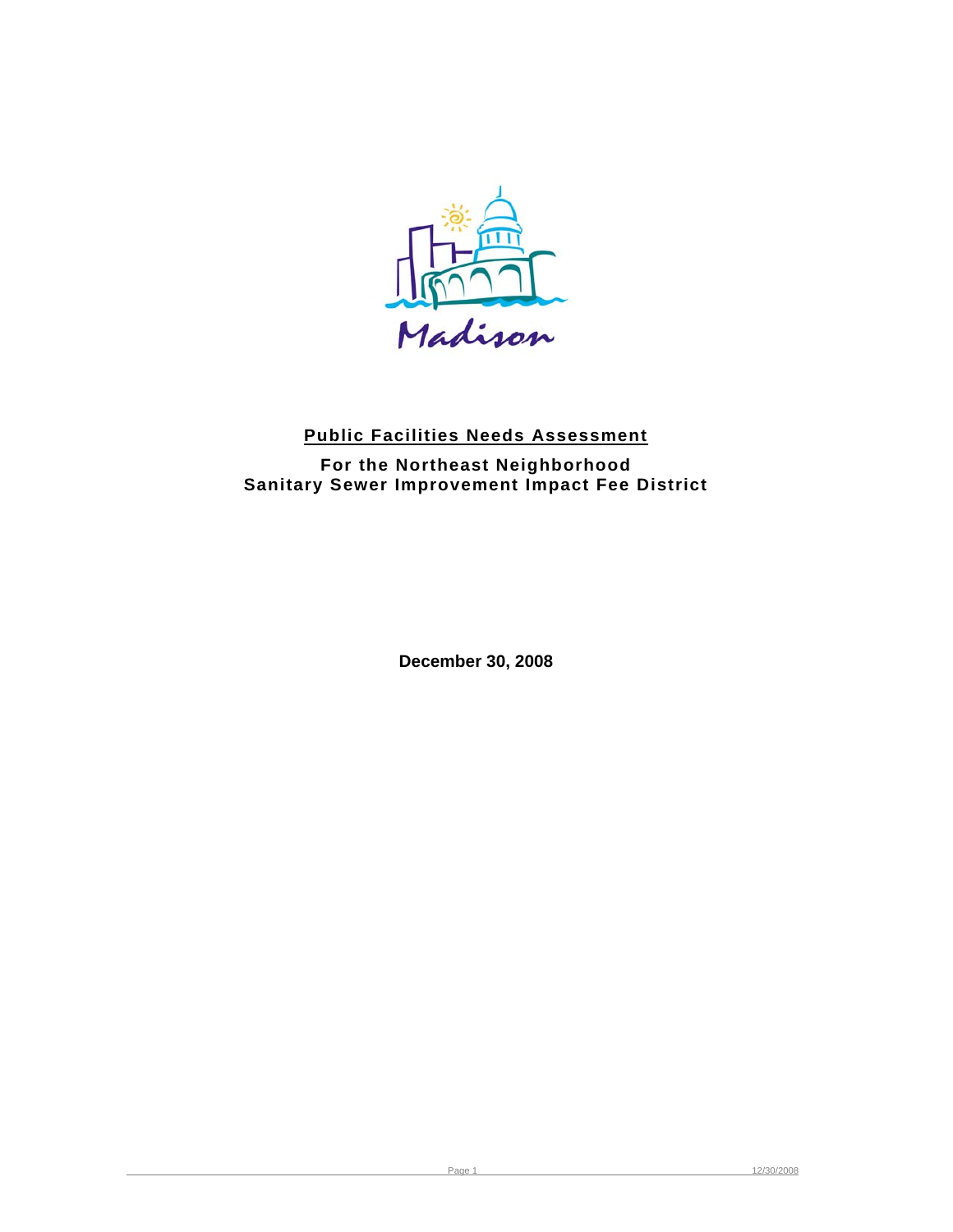## **Introduction**

The City of Madison has prepared this public facilities needs assessment for proposed improvements to the public sanitary sewer system that are required to facilitate development in a portion of the Northeast Neighborhood Development Plan. This work shall serve the Northeast Neighborhood Sanitary Sewer Improvement Impact Fee District.

The Northeast Neighborhood Development Plan is currently being prepared by the City of Madison Department of Planning and Development to guide development. The area is located in the northeast side of the City of Madison and presently includes parts of the Town of Burke and Blooming Grove (refer to the maps in *Exhibit B and Exhibit C*). The plan includes recommendations for lands to be reserved for parks, open space, and drainage based on existing topography and natural features.

Additionally, the Neighborhood Development plan proposes to provide a full range of urban services including public sanitary sewer. This is consistent with the City's Comprehensive Plan to limit the use of onsite private sewerage disposal systems and promote more efficient development. Further, Chapter 35 of the Madison General Ordinances has determined and declared that the Public Sanitary Sewer System is necessary and conducive for the protection of the health, safety, and welfare of the public.

The Northeast Neighborhood Development Planning area is generally bounded by Interstate Highway 94, Interstate Highway 39-90-94, the Wisconsin DOT rail line, Nelson Road, and Thorson Road. This Sewer Improvement Impact Fee District comprises only a portion of the total planning area.

The majority of the lands upstream of the proposed sanitary sewer are in various stages of pre-development. Several owners of (presently farmed) parcels have inquired on the timing and availability of sanitary sewer so that they can develop their parcels. The developing lands will require connection to this public sewerage system prior to development. These facilities are designed to function by gravity. To serve these lands, the sanitary sewer interceptor needs to be extended from just south of Interstate 94 on N. Sprecher Road north 1443' to County Highway 'T' and then 2,626 ft' west on the south right of way of County Highway 'T'. From the intersection of Sprecher Road and County Highway 'T', a smaller 8" diameter sewer will need to be extended 2400' north on the centerline of Reiner Road. Note that North Sprecher Road changes its name to Reiner Road north of County Highway 'T'

### **Existing Public Facilities**

Currently, a 12" diameter City of Madison sanitary sewer interceptor exists on North Sprecher Road just south of Interstate 94 with capacity to accept the additional projected service area.

### **New Public Facilities**

The improvements to the public sanitary sewer system consist of extending approximately 4,069 linear ft of 12" sanitary sewer interceptor main, 2400' of 8"sanitary sewer main, and manhole structures. Much of Sprecher/Reiner Road will have to be reconstructed as a result of this installation.

### **Impact Fees**

In order to finance the improvements, the City of Madison, pursuant to Wis. Stats. §66.0617(2), has passed an Impact Fee Ordinance (Chapter 20 of Madison Code of Ordinances) that can require fees to be paid by developers to compensate for the capital costs necessary to accommodate land development in unplatted areas. In areas already platted, special assessments shall be used to finance a proportionate share of the costs of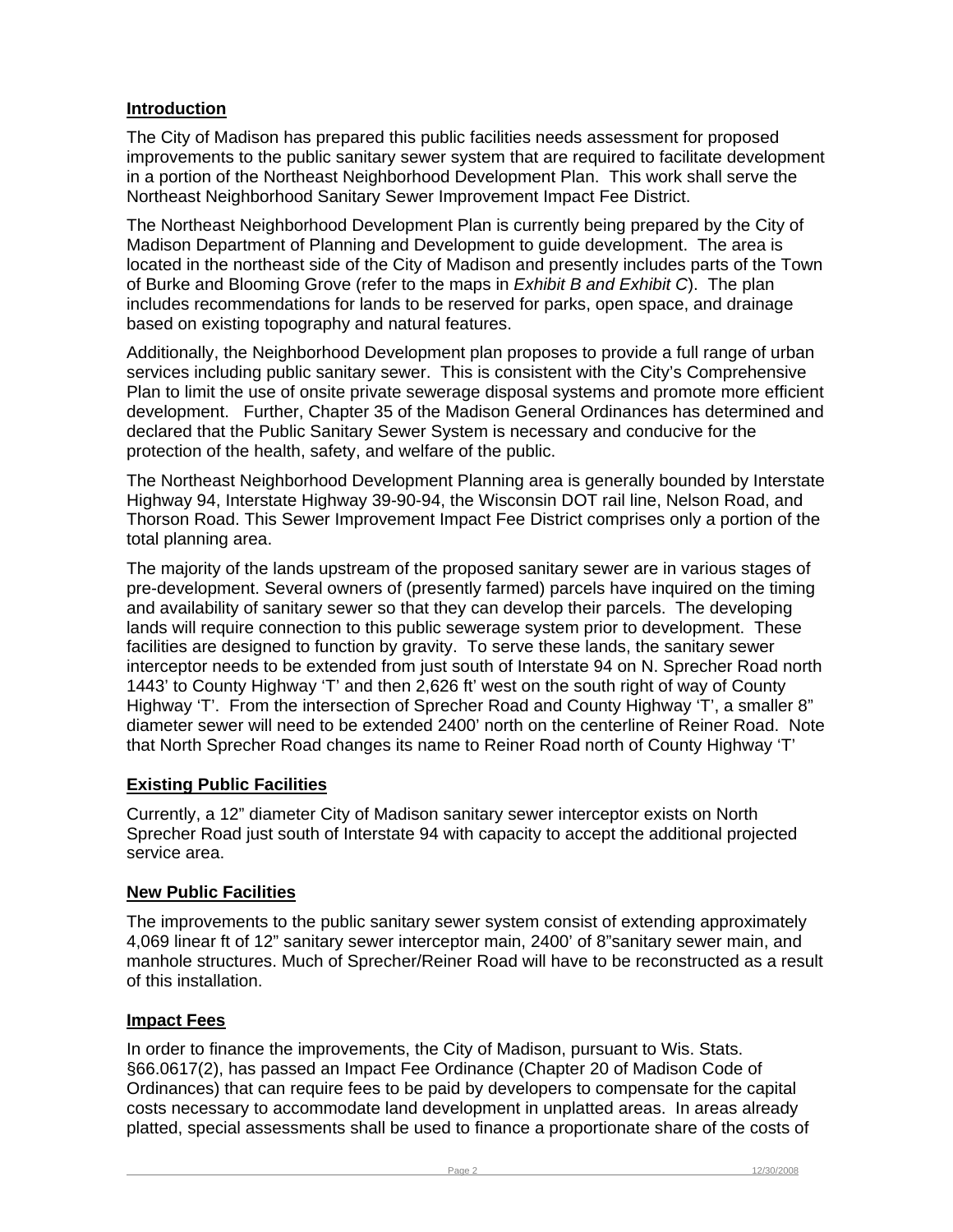this project. For the Northeast Neighborhood Sanitary Sewer Improvement Impact Fee District, there is to be an impact fee established by ordinance for sanitary sewer interceptor improvements. There is no fee rate difference between platted and unplatted areas.

#### **Adjustments to Impact Fee**

The impact fee shall be adjusted annually for inflation, based on the Construction Cost Index as published in the *Engineering News Record* (http://enr.construction.com/). The base month/year for calculating such adjustment shall be the month/year of final Common Council adoption of this Impact Fee Ordinance.

#### **Location Description of Impact Fee District**

Any and all parcels (platted and/or metes and bounds), or portions thereof, that reside within, or are altered or pumped to discharge within the service areas shown in *Exhibit B*  and *Exhibit C*. These lands are located within the City of Madison, Town of Burke, and Town of Blooming Grove as follows:

Part of all quarters of Section 35 and West ½ of Section 36, Town 8 North, Range 10 East in the Town of Burke and City of Madison; and, parts of the North ½ Section 2 and Northwest ¼ of Section 1, Town 7 North, Range 10 East in the Town of Blooming Grove and the City of Madison.

#### **Effect of impact fees on housing costs**

The total estimated cost for the sanitary sewer extension is \$1,622,903.56, which includes an additional 10% for engineering and 8% contingency. The final cost for the sanitary sewer interceptor shall include sanitary pipe, backfill, structures, street and right of way repair, and all related incidental costs.

The Northeast Neighborhood area is 435.7 acres. There are about 20.5 acres of existing right-of-way, and 19.85 acres of developed parcels. It is estimated that 65% of the remaining 395.35 acres shall be developed with the other 35% dedicated to open space and right of way. This leaves 256.98 acres of (net) developable land.

For new development, sanitary impact fees are estimated to be \$5,862.47 per net acre, or \$134.58 per 1,000 square feet, in accordance with Exhibit A. The effect on housing was calculated for several residential densities. A single-family, R2Z-zoned 3,500 sq ft lot, would incur an additional \$471.03 in impact fees. A 10,000 sq ft lot would have an additional \$1345.84. A medium-density, multi-family development in an R-4 general residential district would see an average of \$269.16 per unit.

#### **Impact Fee Calculations**

| <b>Total Area</b>            | 435.7              |
|------------------------------|--------------------|
| <b>Town Undeveloped</b>      | 117.339            |
| <b>City Undeveloped</b>      | 278.015            |
| <b>Total Undeveloped</b>     | 395.354            |
| Net Undeveloped (65%)        | 256.9801           |
| <b>Developed (Town)</b>      | 19.849             |
| <b>Right of Way (Exempt)</b> | 20.497             |
| <b>Total Net Area</b>        | 276.8291           |
| <b>Total Cost</b>            | \$1,622,903.56     |
|                              | D <sub>2</sub> < 2 |
| .<br>.                       |                    |

**Cost/Net Acre \$5,862.47**

12/30/2008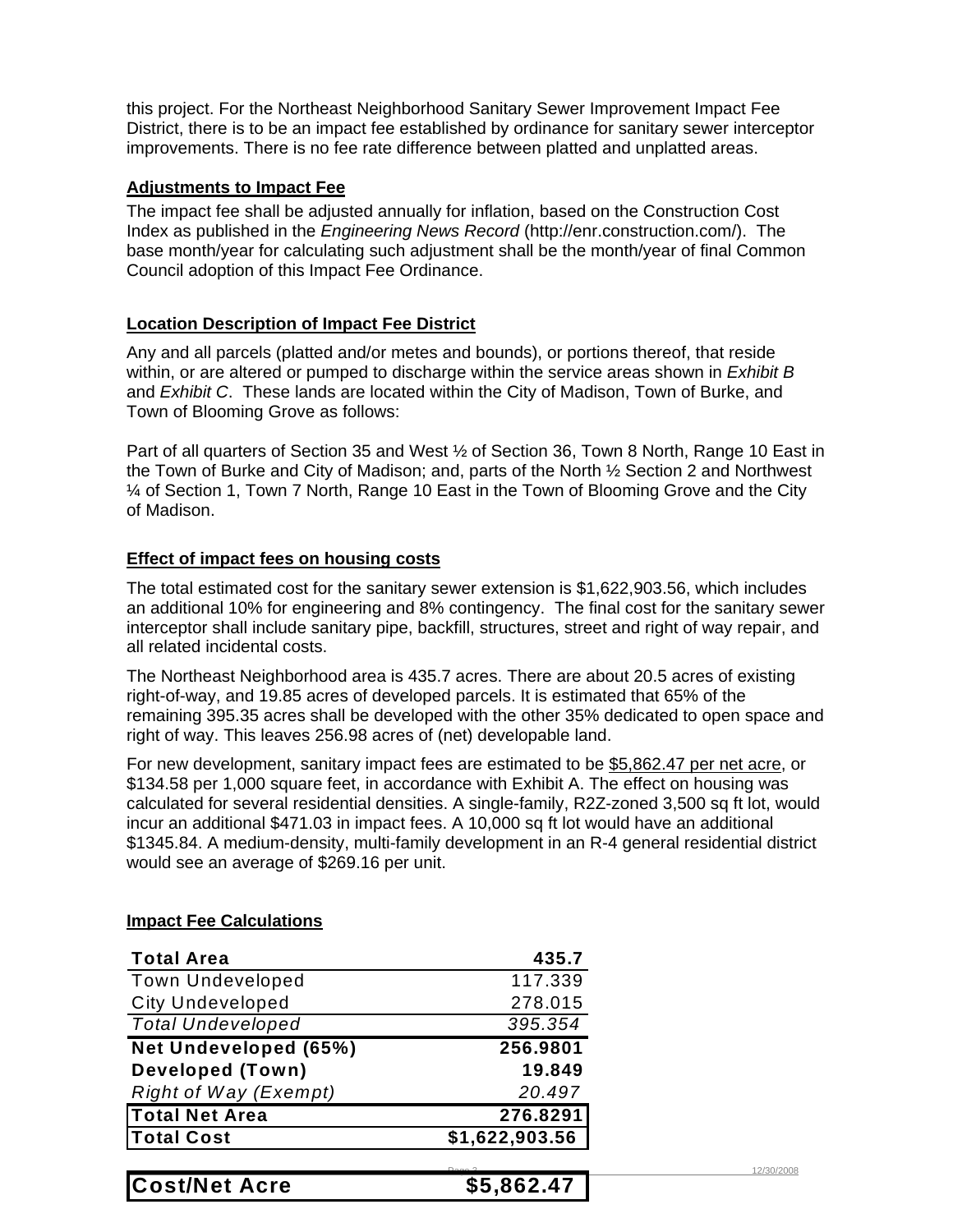# **Northeast Neighborhood Sewer Interceptor Extension - 2008**

| Item# |                                                        | Quantity | Unit | Unit Cost   | <b>Total Cost</b> |
|-------|--------------------------------------------------------|----------|------|-------------|-------------------|
| 10704 | <b>Traffic Control for Sanitary Sewer Installation</b> |          | L.S. | \$5,000.00  | \$5,000.00        |
| 10914 | Mobilization for Sanitary Sewer Installation           |          | L.S. | \$10,000.00 | \$10,000.00       |
| 20101 | <b>Excavation Cut</b>                                  | 13000    | C.Y. | \$12.00     | \$156,000.00      |
| 20303 | Sawcut Bituminous Pavement                             | 2,410    | L.F. | \$3.00      | \$7,230.00        |
| 20701 | Terrace Seeding(DOT Mix 30, for ditches)               | 12850    | S.Y. | \$1.00      | \$12,850.00       |
| 21001 | <b>Silt Fence Complete</b>                             | 7700     | L.F. | \$2.00      | \$15,400.00       |
| 21006 | Erosion Matting, Class II, Type B                      | 18,100   | S.Y. | \$3.00      | \$54,300.00       |
| 21012 | <b>Erosion Bales Complete</b>                          | 234      | Each | \$10.00     | \$2,340.00        |
| 21013 | <b>Clear Stone Berm for Erosion Control</b>            | 5        | Each | \$300.00    | \$1,500.00        |
| 21014 | <b>Construction Entrance</b>                           | 3        | Each | \$2,000.00  | \$6,000.00        |
| 40101 | 4-Inch Crushed Aggregate Base Course (Gradation #1)    | 3750     | Ton  | \$9.00      | \$33,750.00       |
| 40102 | 6-Inch Crushed Aggregate Base Course (Gradation #2)    | 5500     | Ton  | \$9.00      | \$49,500.00       |
| 40203 | HMA Pavement Type E-1 Binder                           | 1345     | Ton  | \$55.00     | \$73,975.00       |
| 40203 | HMA Pavement Type E-1 Surface                          | 1925     | Ton  | \$55.00     | \$105,875.00      |
| 50201 | <b>Rock Excavation</b>                                 | 5990     | C.Y. | \$42.00     | \$251,580.00      |
| 50212 | Select Backfill for Sanitary Sewer                     | 6469     | T.F. | \$13.00     | \$84,097.00       |
| 50301 | 8" PVC Sanitary Sewer                                  | 2400     | L.F. | \$60.00     | \$144,000.00      |
| 50303 | 12" PVC Sanitary Sewer                                 | 3703     | L.F. | \$75.00     | \$277,725.00      |
| 50323 | 12" PVC PRESSURE Sanitary Sewer Pipe                   | 366      | L.F. | \$95.00     | \$34,770.00       |
| 50701 | 4' Diameter SAS                                        | 18       | Each | \$2,500.00  | \$45,000.00       |
| 50771 | <b>Internal Chimney Seal</b>                           | 4        | Each | \$300.00    | \$1,200.00        |
| 50791 | <b>Sanitary Sewer Tap</b>                              |          | Each | \$750.00    | \$750.00          |
| 50801 | Utility Line Opening (undistributed)                   | 5        | Each | \$500.00    | \$2,500.00        |

SUBTOTAL \$1,375,342.00

ENG(10%)/CONT(8%) 18% \$247,561.56

**Total = \$1,622,903.56**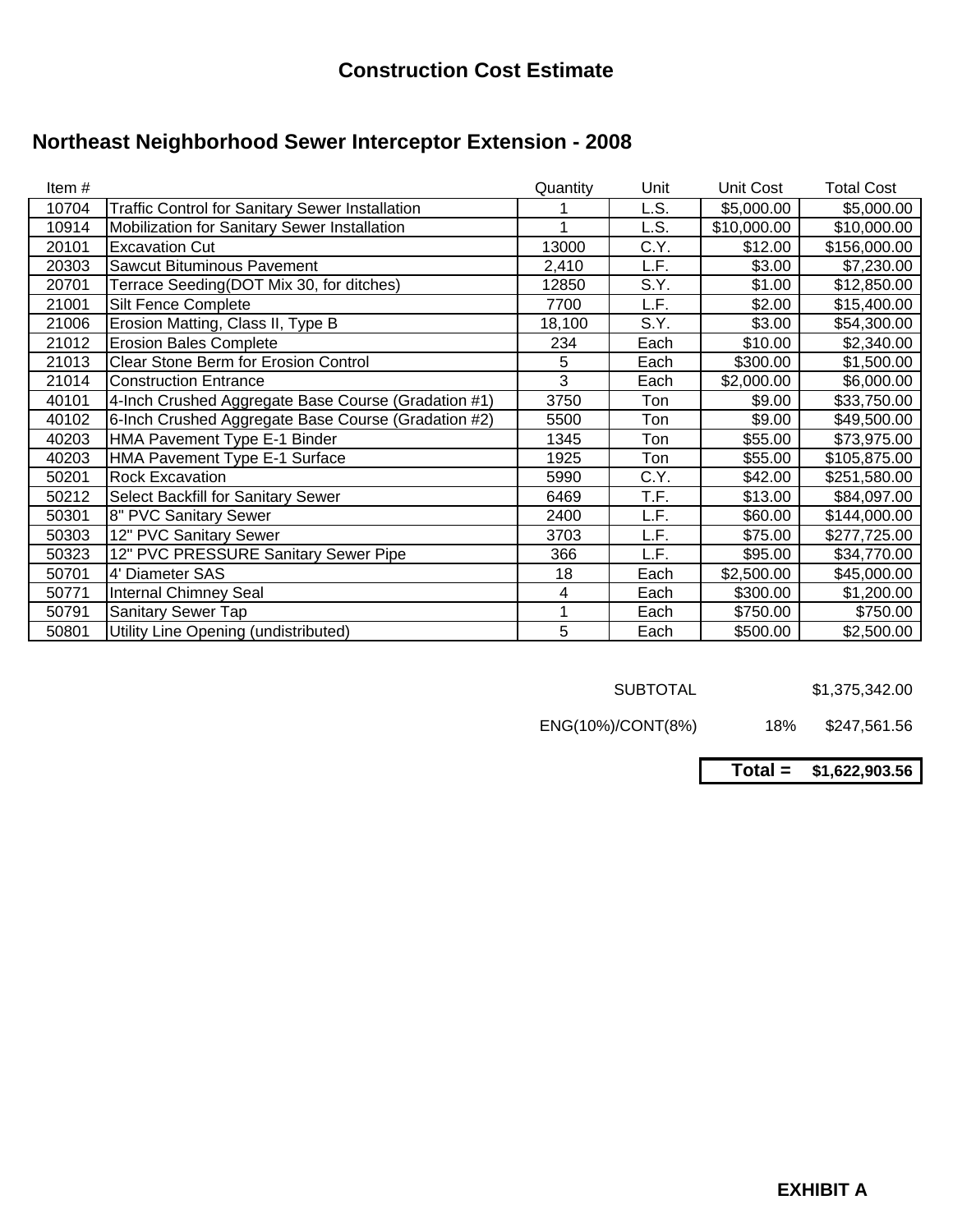# **NE NEIGHBORHOOD IMPACT FEE DISTRICT**